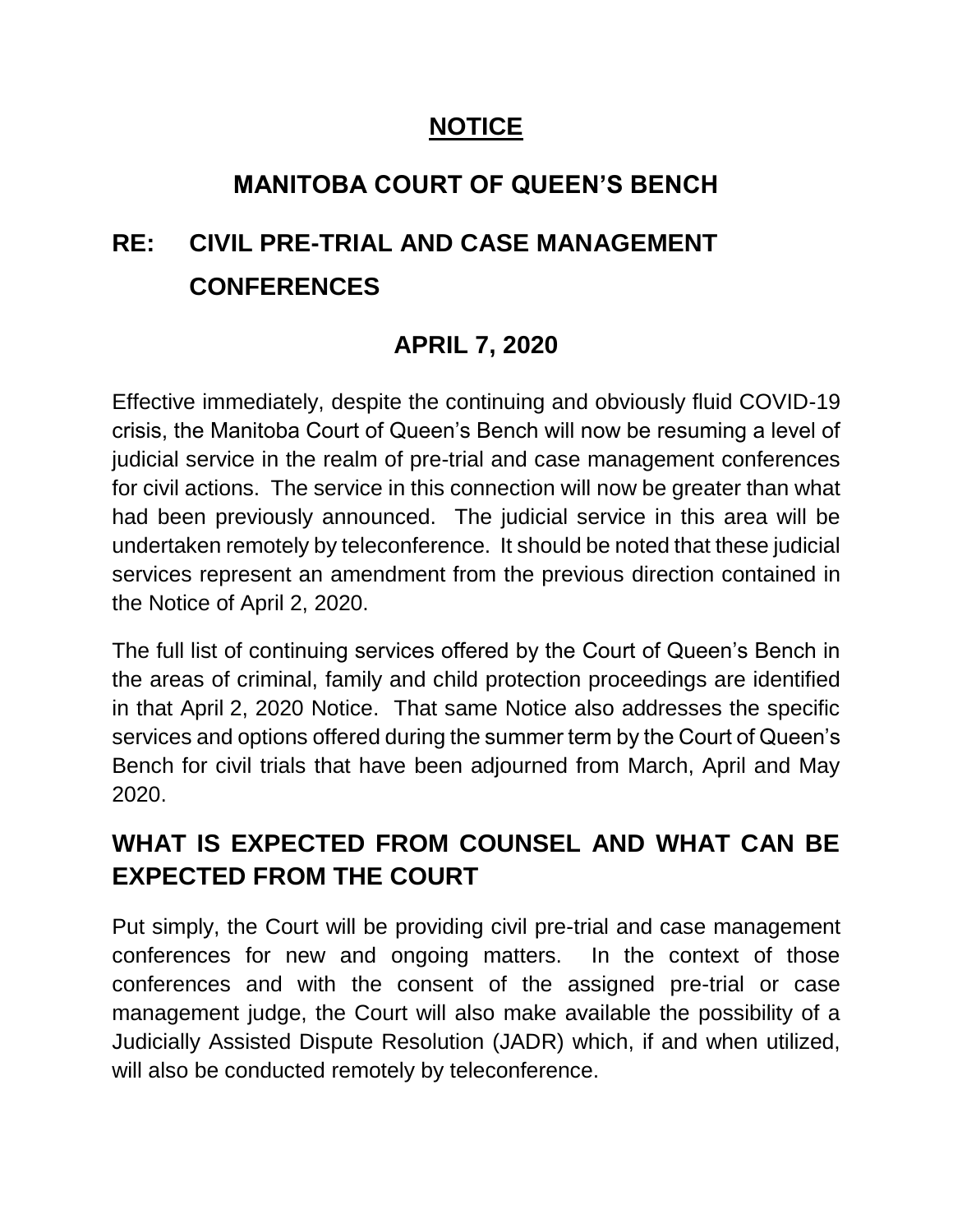In the current and extraordinary circumstances of the COVID-19 situation, between now and November 30, 2020, parties will be limited to no more than **two** such conferences per proceeding, inclusive of a possible JADR (in those cases where the parties seek that option).

Accompanying the above limitation of no more than two pre-trial or case management conferences for the period in question, will be a connected and corresponding expectation of a high level of preparation, rigour and collaboration in counsel's approach to these conferences. The identified and requisite preparation will include discussion between counsel **prior to** appearing before the presiding judge for the purposes of narrowing and focussing the issues so as to maximize the use of the limited time available at the scheduled appearance. Counsel must be clear what it is that the presiding judge is being asked to do and what the presiding judge is being asked to focus upon. Where submissions are being made to a presiding judge in the context of a contested matter (for example, a summary judgment motion), counsel must, now more than ever, be focussed and succinct in their submissions.

# **REQUIREMENTS AND LIMITATIONS**

The identified pre-trial, case management and JADR conferences will be subject to the following requirements and limitations:

- The Court will accept scheduling for new pre-trial and case management conferences on the understanding that the matter has reached a point where judicial intervention is legitimately required. For example, for pre-trial conferences, at a minimum, examinations for discovery must be completed and reasonable settlement discussions will have been attempted prior to the scheduling of the pre-trial conference. Where counsel propose to bring a motion for summary judgment, these minimum requirements are not required.
- In keeping with one of the defining cornerstones of the Court's model in respect of civil proceedings in Manitoba, it will continue to be a requirement that at the first/new pre-trial conference, a trial date will be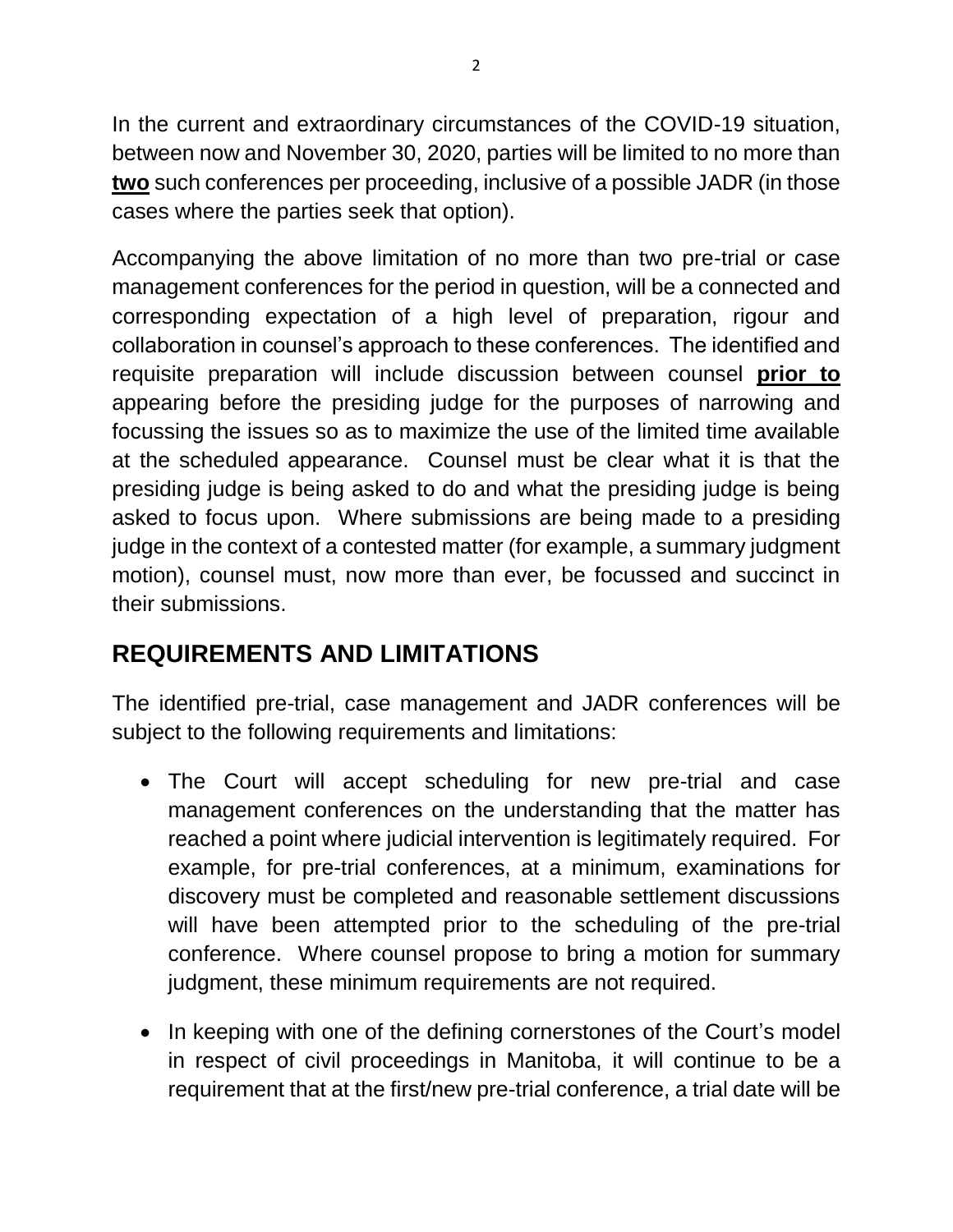set. Exceptionally, during the identified period until November 30, 2020, it should be expected that trial dates will be set well outside of the Court's usual scheduling parameters (12 – 18 months). Indeed, it should be expected that trial dates will likely be set some two-and-ahalf to three  $(2\frac{1}{2} - 3)$  years into the future.

- To repeat what was earlier stipulated, between now and November 30, 2020, for any new or ongoing pre-trial or case management conference, **there will be a maximum of two (2) such conferences** per proceeding. As discussed below, a conference may be used to address typical pre-trial issues so as to ready a matter for trial, and/or to discuss, prepare and adjudicate any motions, and/or achieve possible resolution by way of enhanced settlement discussions or through what will also be (as with the pre-trials and case management conferences) a remotely conducted JADR.
- The appearances for these conferences will generally be set in twohour blocks throughout the day, with the possibility of setting a longer period for the second appearance as the circumstances may dictate (for example, to hear a summary judgment motion of some complexity or for a JADR).
- Effective immediately, the assigned judge to what will be the new or ongoing pre-trial or case management conference, will not necessarily be the judge who previously presided as the pre-trial or case management judge. However, this newly assigned judge will remain seized for at least the second appearance.
- For the purpose of the first pre-trial or case management conference, counsel must file a pre-trial or case management brief which, in addition to the content required by the Court of Queen's Bench Rules, also includes:
	- o Copies of the pleadings;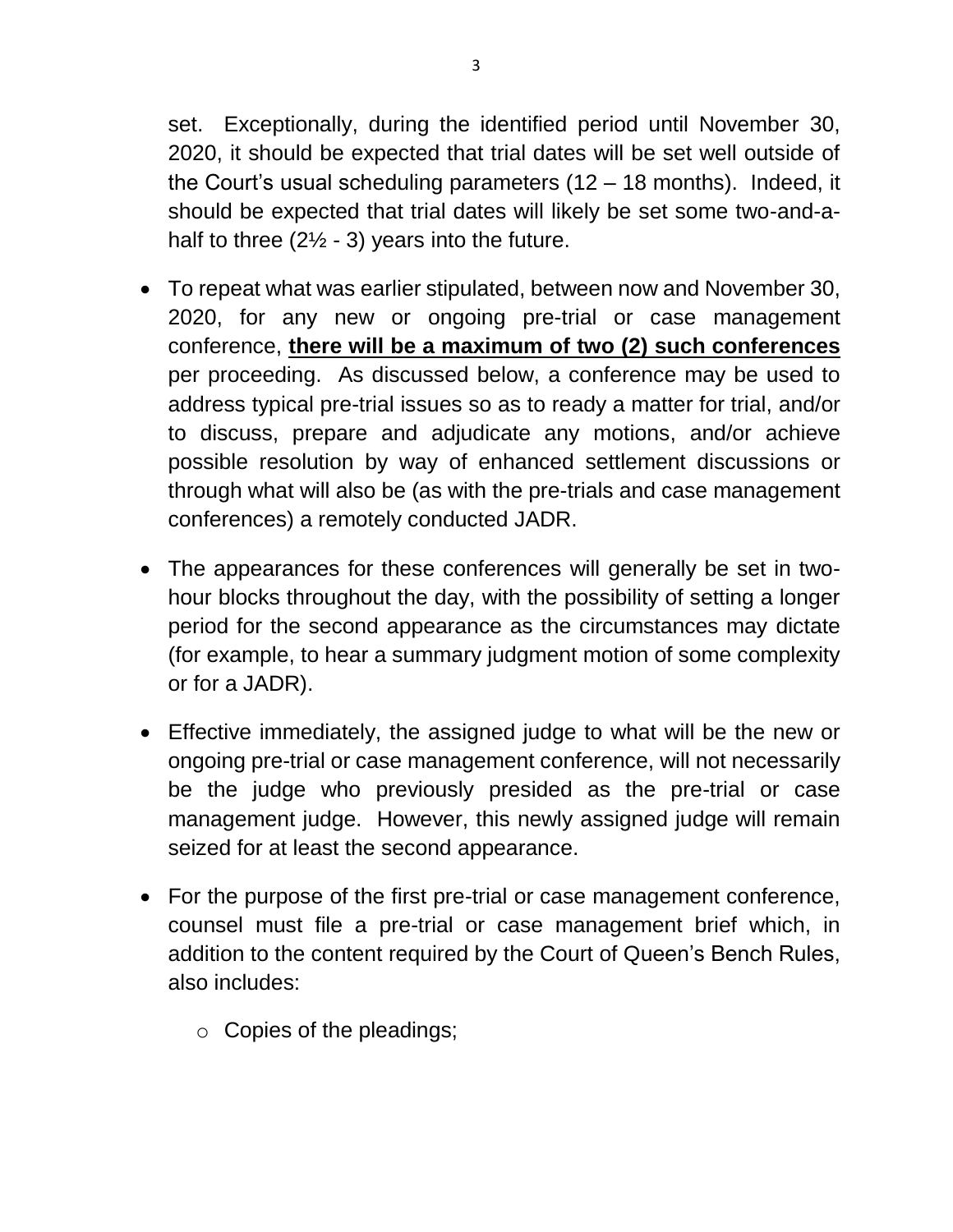- o Copies of all existing pre-trial conference or case management conference memoranda prepared by judges who previously presided;
- o An answer to the question, "What specifically do you want the presiding judge to do and focus upon at this first conference?"
- As is the current practice:
	- o Where no trial or summary judgment motion date has been set, it must be set at the pre-trial conference;
	- o Where a motion is contemplated, counsel must raise the nature of the motion with the presiding judge prior to bringing the motion. This may include a discussion about how the motion will proceed including the possibility of proceeding on the basis of only written submissions;
	- $\circ$  It is open to counsel to also raise with the presiding judge the possibility of proceeding with a JADR or neutral evaluation.
- Apart from those matters that may come before the Court as emergency matters (as addressed in the April 2, 2020 Notice) and those hearings to be addressed in the summer term, the only other civil matters that the Court will potentially entertain in this period are certain Applications for judicial review. Following the required request to the Chief Justice or Associate Chief Justice, those Applications may be addressed by the Court where, for reasons of complexity etc. (and/or a circumstance uniquely associated with the COVID-19 virus) they qualify for case management.

## **ADDITIONAL PARAMETERS**

• It is to be presumed that any matter will not be on the record, unless directed otherwise by the presiding judge.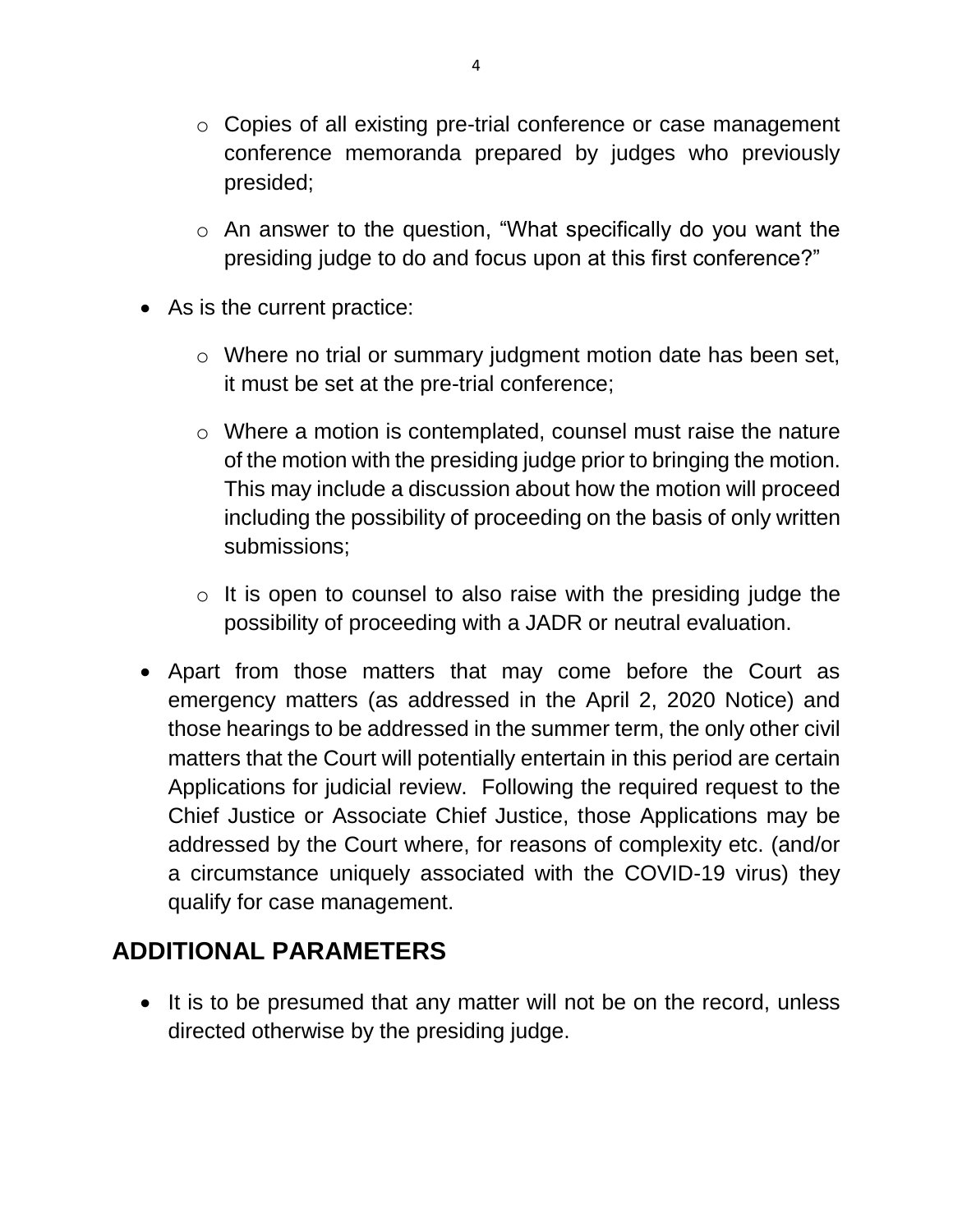- While self-represented litigants may be part of this initiative, it will remain within the discretion of the presiding judge to determine whether in any given case, the process is suitable for the involvement of a self-represented litigant and, if so, the manner in which the matter will proceed (for example, on the record).
- To obtain a date for a pre-trial or case conference, counsel are to contact Sharon Phillips by email: [Sharon.Phillips@gov.mb.ca](mailto:Sharon.Phillips@gov.mb.ca) for available dates and times.
- Counsel will obviously not be able to select the judge who will be presiding nor given the context in which JADRs will now proceed, can the Court receive or entertain counsel's requested list of judges where a JADR is sought.
- Even in those cases where there has already been a previous pre-trial or case conference, the judge who previously presided will not likely be the judge who is assigned. Once a date and time have been agreed upon, counsel are to advise Ms Phillips accordingly. Ms Phillips will confirm the email address for the assigned judge.
- Counsel must provide their written materials to the assigned judge by email in a PDF format at least three (3) clear business days in advance of the scheduled appearance with an undertaking to file this material with the Registry as soon as reasonably possible.
- All matters will proceed by way of teleconference or video conference and the participating counsel will be responsible for providing conference call services, including dial-in numbers and access codes by email to the presiding judge at least three (3) clear business days in advance of the scheduled appearance. At that same time, it is also required that counsel provide to the presiding judge the completed *Agreement on Hearing Via Teleconference or Video Conference* form (copy attached) respecting the nature, details and rules of the engagement for the teleconference/video conference.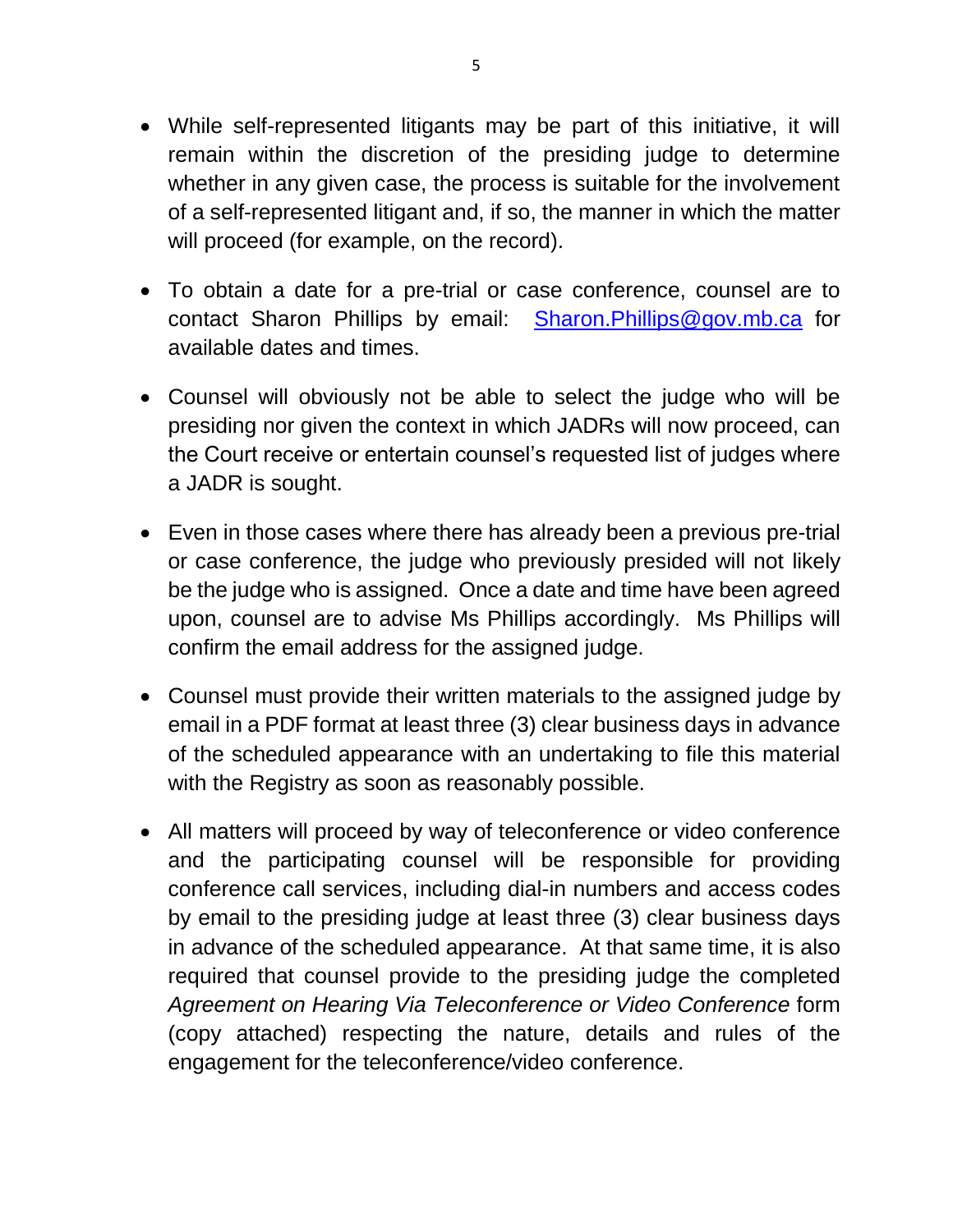- Until further notice, the "one-judge" model is suspended, such that it will not necessarily be the judge who presides at the pre-trial or case management conference who will then be the trial judge.
- Following all pre-trial and/or case management conferences, counsel will be responsible for preparing draft memoranda detailing the discussions that took place, the timelines agreed upon, and any other directives issued by the Court. Plaintiff (or applicant) counsel will be responsible for drafting the memorandum, circulating to opposing counsel for consent as to form, and submitting the signed document to the Court for review by the presiding judge. It is open to the presiding judge to revise the memorandum and/or supplement the memorandum, including, with reasons for any decision that may have been made in the forum that was the case management or pre-trial conference.

### **THE FOREGOING IS SUBJECT TO CHANGE. ANY CHANGES WILL BE ANNOUNCED ON THE COURT'S WEBSITE.**

**ISSUED BY:**

**"***Original signed by Chief Justice Glenn D. Joyal"*

**\_\_\_\_\_\_\_\_\_\_\_\_\_\_\_\_\_\_\_\_\_\_\_\_\_\_\_\_\_\_\_\_\_\_**

**The Honourable Chief Justice Glenn D. Joyal**

**DATE: April 7, 2020**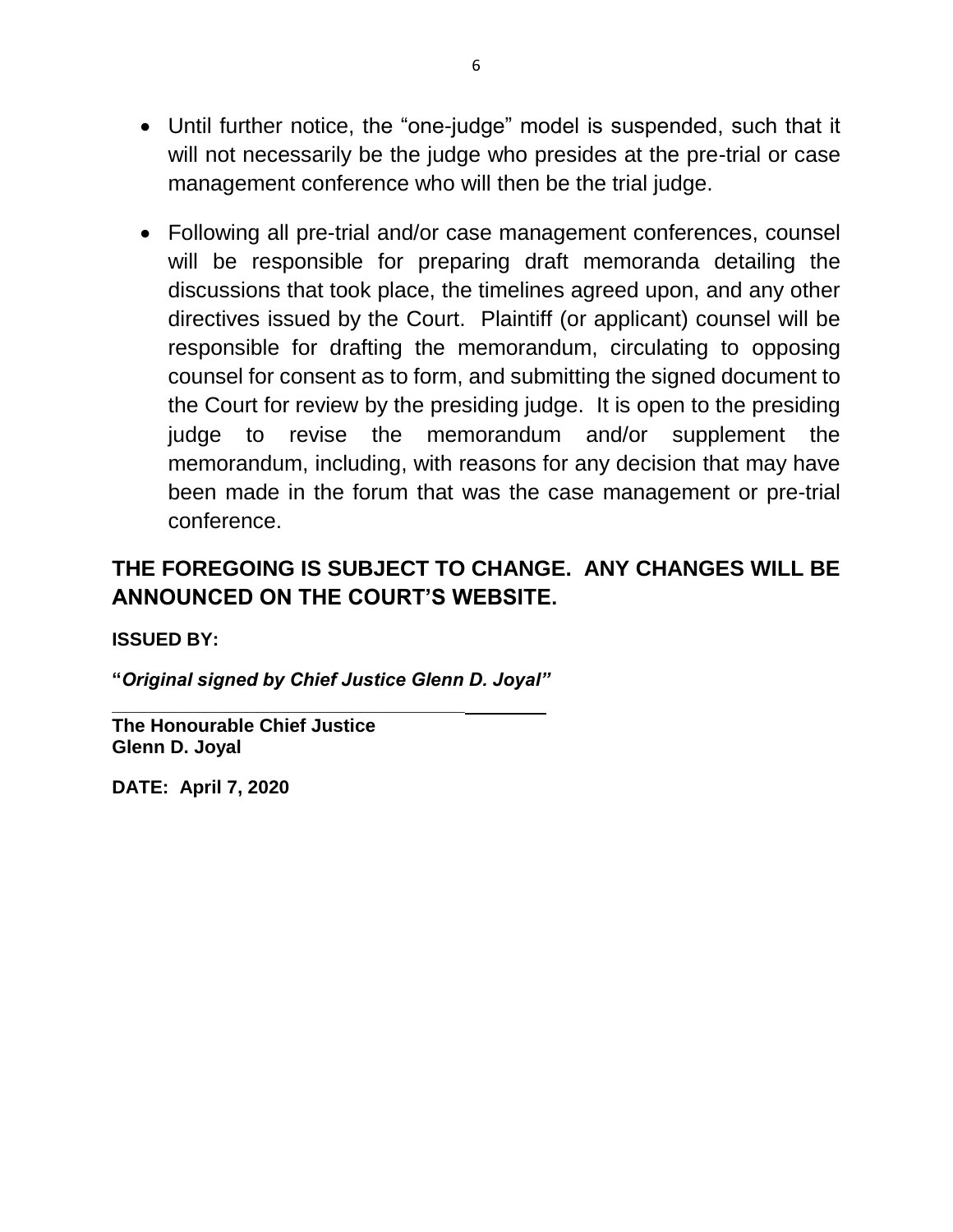File No. **[Insert Court File No.]**

### **THE QUEEN'S BENCH WINNIPEG CENTRE**

BETWEEN:

### **Insert Name of Plaintiff/Applicant,**

Plaintiff/Applicant,

- and -

#### **Insert Name of Defendant/Respondent,**

Defendant/Respondent.

### **AGREEMENT ON HEARING VIA TELECONFERENCE OR VIDEO CONFERENCE**

1. It is agreed that the terms of the Court of Queen's Bench Notice regarding Civil Pre-Trial and Case Management Conferences dated April 7, 2020 will govern.

2. The **[Pre-Trial Conference, Case Management Conference, Motion or Judicially Assisted Dispute Resolution (JADR)]** initiated by the **[Insert Moving Party]** shall proceed on **[Insert Time and Date of Hearing]** by way of **[Teleconference or Video Conference]**. **[A Motion or JADR may only be scheduled after a first pre-trial or case management conference has been held and the presiding judge has directed at the first pre-trial or case management conference that the Motion or JADR may proceed].**

3. The instructions to join the **[Teleconference or Video Conference]** are as follows: **[Provide detailed instructions including: (For a Teleconference) the**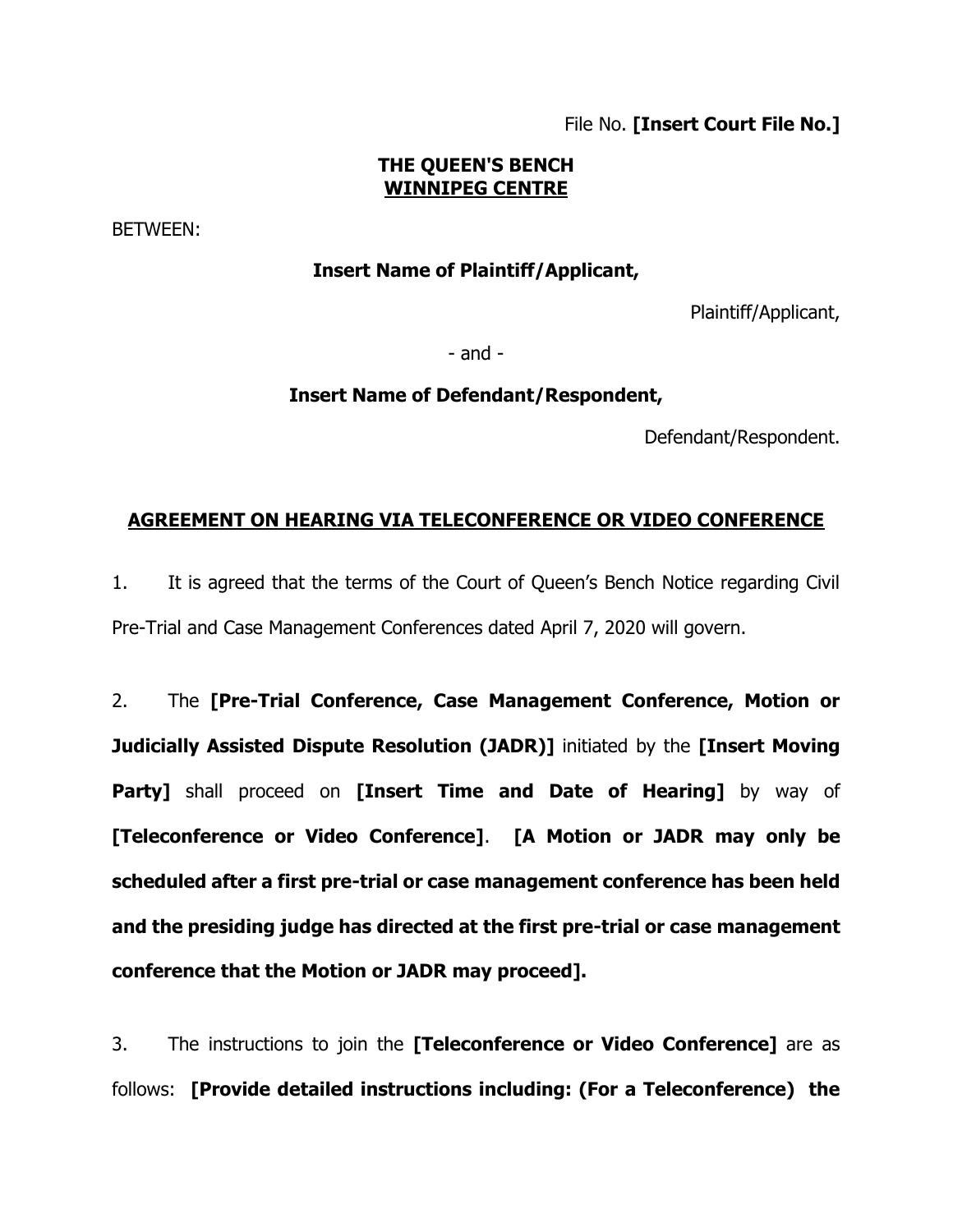**dial-in number and conference ID number or password; (For a Video Conference) the application to be used, along with a hyperlink or other instructions to join.]**

4. **[It is to be presumed that the matter will not be on the record]** The parties agree that the **[Teleconference or Video Conference] [shall not be or shall be]** recorded. **[If there is to be a recording made – details shall be inserted as to how the recording will be made, and how it will be made available for distribution to each party and the Court]**.

5. The parties agree that the following documents will be relied upon at the **[Pre-Trial Conference, Case Management Conference, Motion or JADR]**. **[For the purpose of the first Pre-Trial or Case Management Conference, counsel must file a Pre-Trial or Case Management brief, which shall include the pleadings and all existing Pre-Trial or Case Management Conference memoranda prepared by judges who presided previously on the matter].** This list, for the purposes of any adjudication and/or decision, shall be seen as the basis or foundation for that decision and in that sense, constitute the "record":

# **(a) [Insert List of Documents and indicate whether they have been filed with the Court Registry.]**